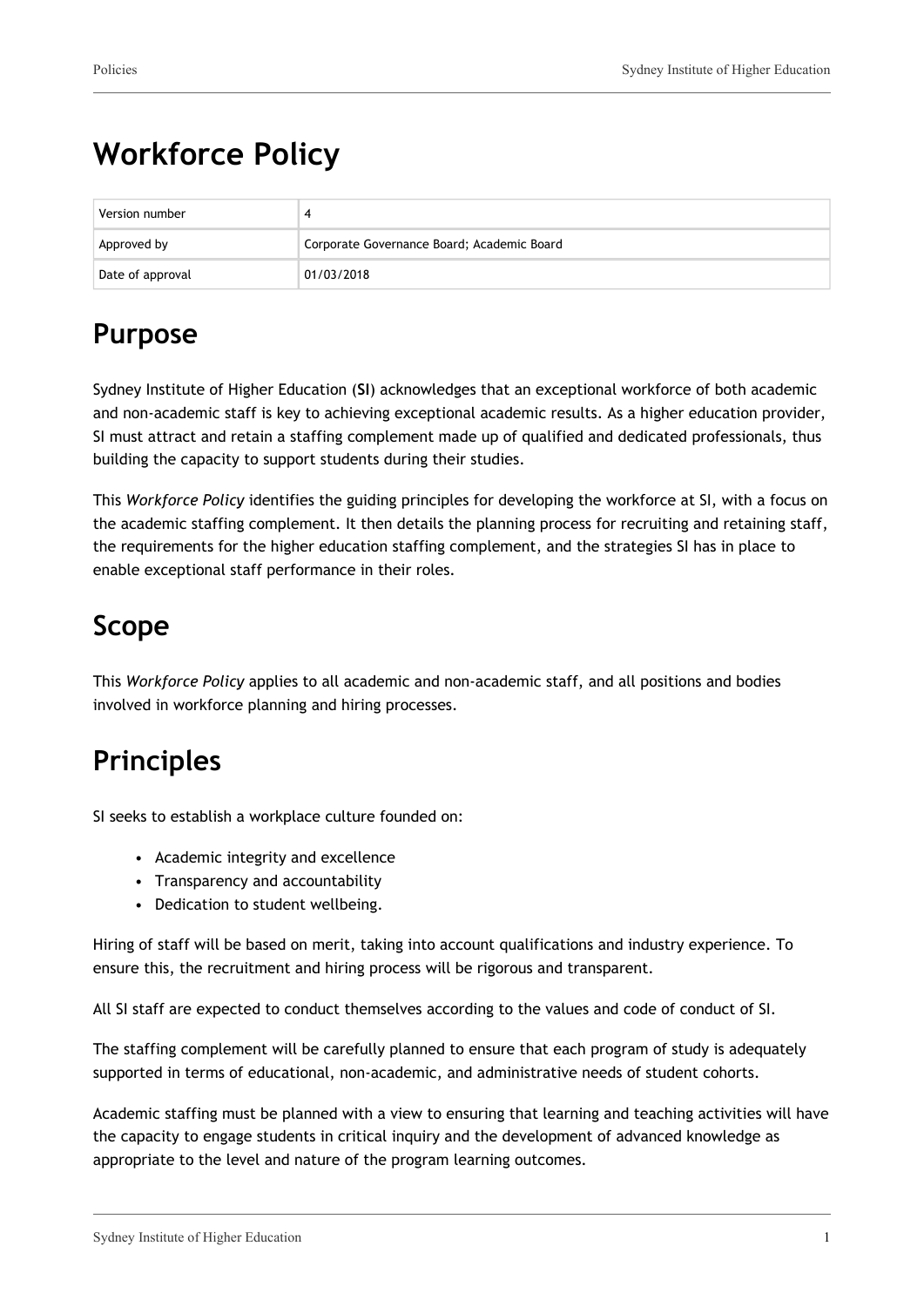Academic staff members are expected to allocate at least two hours per week of consultation time for students seeking individual advice or feedback.

### **Procedures**

#### *Workforce planning*

The primary tool for workforce planning at SI is the development and periodic review of the *Workforce Plan*. Workforce planning involves determining:

- The delivery requirements of SI's programs
- The academic, non-academic, technical and administrative support requirements of SI's programs
- The number of staff needed in each year to fulfil those needs
- The requirements for new staff to adequately fulfil their roles
- The timeline for recruitment, employment, and induction of new employees leading up to the beginning of the teaching semester.

The *Workforce Plan* aims to ensure that the workforce meets the educational, academic support, and administrative needs of each student cohort in each program at SI. In response to these needs, the Plan establishes a strategy for recruitment and employment for a five year period.

The *Workforce Plan* is reviewed and redeveloped every five years, or sooner on initiation by either the *Corporate Governance Board* or *Academic Board*.

The *Workforce Plan* is drafted by the Dean in collaboration with the *Executive Management Team*, taking advice from committees as appropriate.

The first draft is submitted to the *Academic Board* for review. The *Academic Board* will review the academic staff and support staff to ensure the requirements for skills and experience are adequate to support the academic operations of SI.

Taking advice from the *Academic Board*, the *Corporate Governance Board* will review the draft with a focus on administrative and technical staff, and approve expenditure in line with the other business planning activities.

Recruitment and hiring processes can only be initiated on approval of the *Workforce Plan* by both Boards.

#### *Staff requirements*

#### *Academic staff*

To maintain the quality and regulatory compliance of SI's higher education programs, academic staff in teaching roles must:

- Hold a qualification that is a minimum of one AQF level above the level of the program they teach into
- In some instances, substantial profession or practice-based experience and expertise will be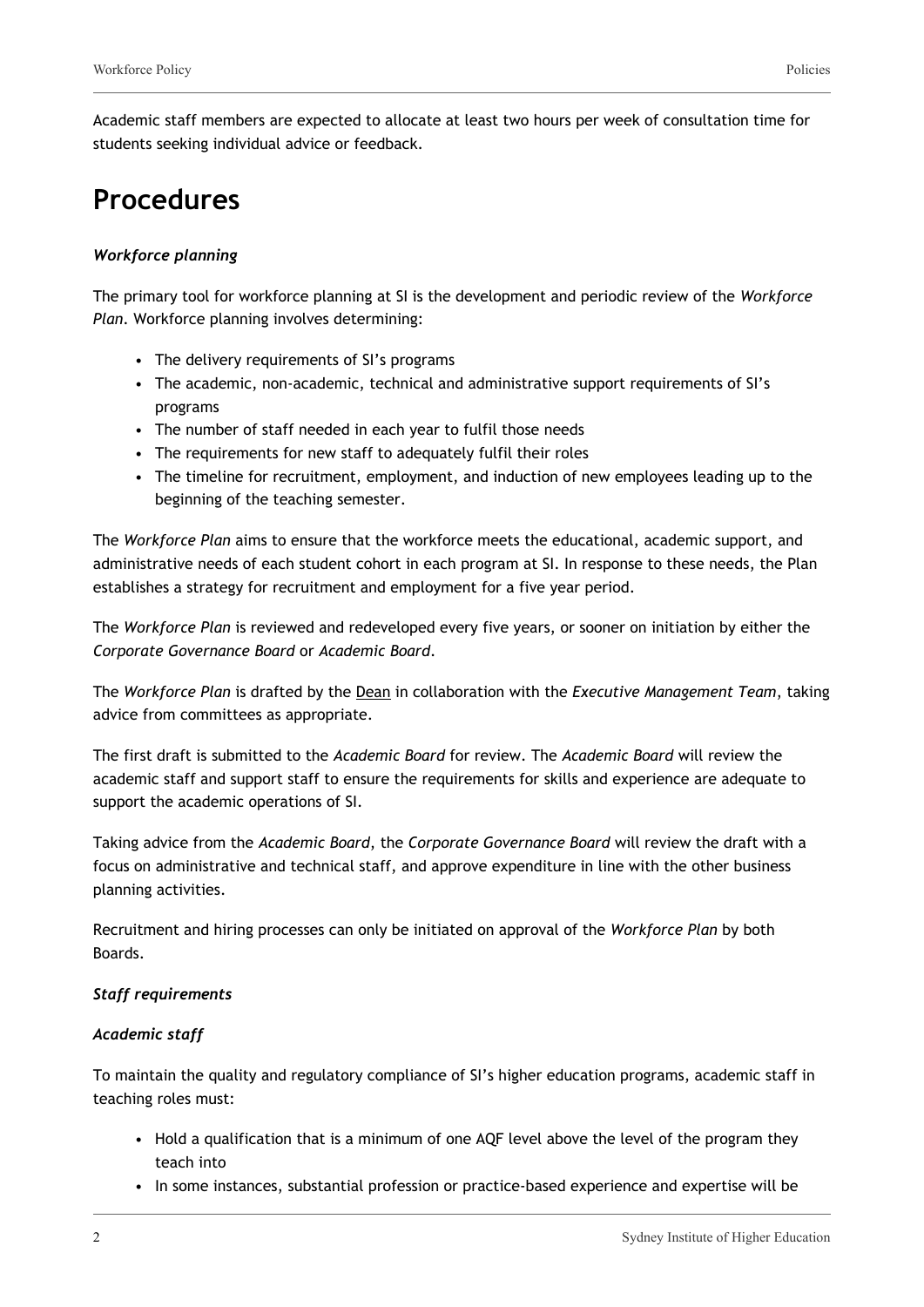regarded in terms of its equivalency to the appropriate AQF level (staff employed under this arrangement must do so under guidance from more senior and appropriately qualified academic staff)

- Maintain awareness of current theory and emerging knowledge in their discipline through ongoing scholarship in the field
- Have current and relevant skills in teaching, learning and assessment, and thus able to lead students in critical inquiry at a level appropriate to the program.

Under particular circumstances, SI may engage staff members in learning and teaching who do not meet the above standards. In this case, the staff member must be supervised by a member of staff who does meet the standards.

#### *Student Support Staff*

The *Academic Board* must determine specific requirements for student support staff positions during the workforce planning process.

In general, the student support staff will be required to have:

- A higher education degree in a field relevant to the position
- Experience in the higher education context.

#### *Administrative and technical staff*

Senior Management, under delegated authority by the *Corporate Governance Board*, must determine specific requirements for administrative and technical staff during the workforce planning process.

#### *Fostering high performance*

The following measures will foster high performance among all staff members at SI:

- Each position filled by a staff member will have a clear position description that defines the roles and responsibilities of the position
- All staff members will attend annual performance reviews as per the *Academic Staff Supervision and Performance Review Policy*
- During performance reviews, staff members will set Key Performance Indicators (KPIs) for the upcoming year, and review their progress against them at the next performance review
- Staff members have the right to request and receive formal and informal feedback from their superiors at any point during the year
- All staff members will participate in induction workshops on appointment to their position
- All staff members will participate in professional development activities as per the *Professional Development Policy*
- In particular, all academic staff will undertake professional development in higher education learning and teaching
- Staff will be offered opportunities for promotion as appropriate
- Nominations for academic staff promotion will be made to the *Academic Board*.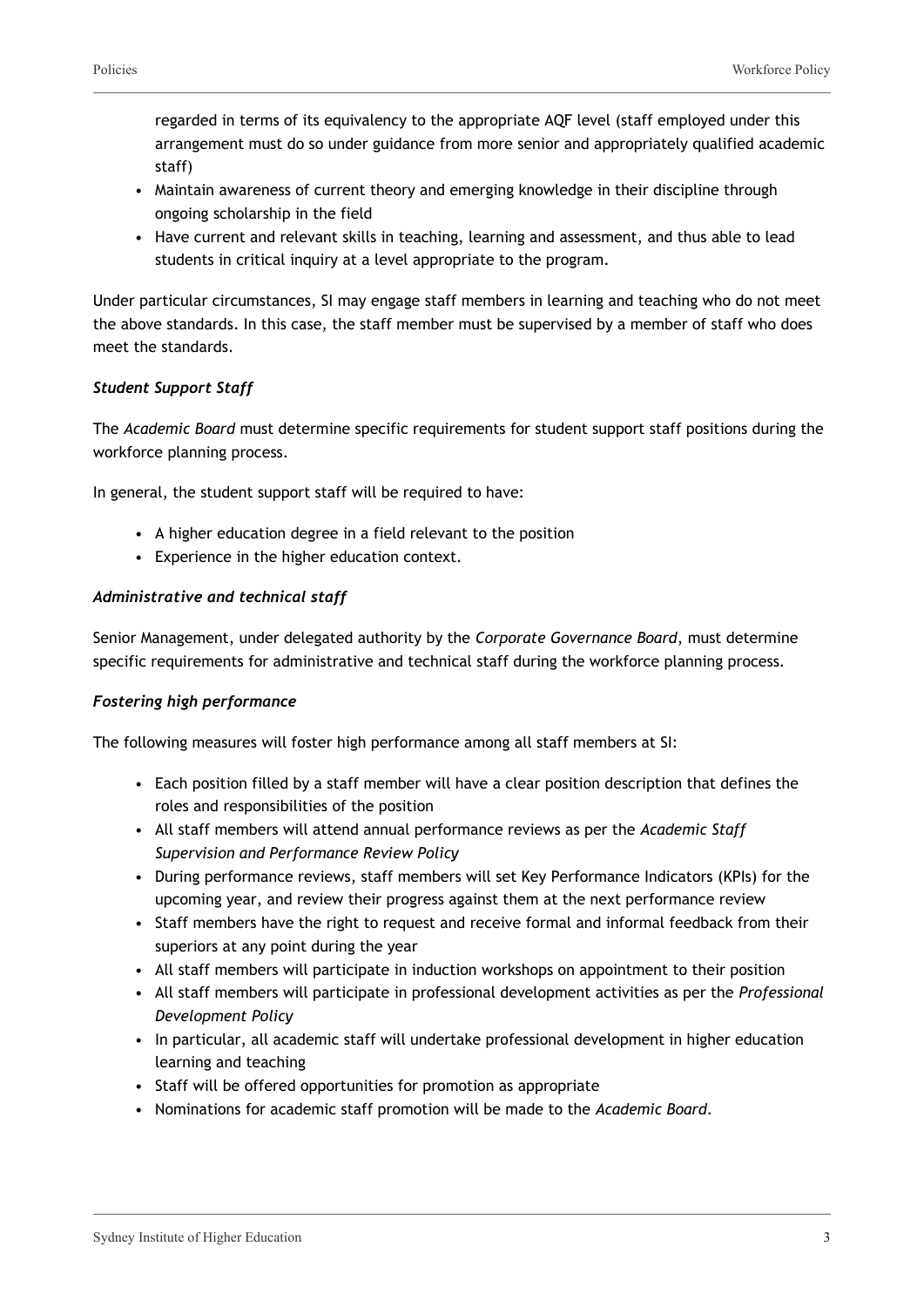### **Policy Implementation and Monitoring**

The *Corporate Governance Board* and the *Academic Board* are jointly responsible for ensuring that this policy is implemented effectively.

The *Academic Board* delegates responsibility for the day-to-day implementation of this policy to the Dean.

Both Boards will review all periodic reports, in accordance with the *Compliance Calendar*, from relevant committees and staff members. Additionally, both Boards will review all relevant student complaints, concerns raised by staff members, and instances of student or staff misconduct on an ongoing basis.

The *Corporate Governance Board* and *Academic Board* will ensure that findings from these monitoring activities are taken into account in planning, quality assurance and improvement processes.

### **Definitions**

**Academic Board**: the SI governing body responsible for academic oversight, including SI learning and teaching environment and practices, program development and approval, workforce planning, research and scholarship, and academic policies and procedures. The *Academic Board* advises the *Corporate Governance Board* on academic matters.

*Australian Qualifications Framework (AQF):* The national policy for regulated qualifications in Australian education at all levels.

**Workforce Plan**: A planning document that establishes SI's current position in regards to staffing, and identifies future staffing needs, setting a timeline for staff appointment.

**Performance review**: An annual meeting between an academic staff member and their supervisor during which the performance of the academic staff member is evaluated and areas for improvement are identified.

**Professional development**: Learning and development opportunities that enhance the professional capabilities in their role at SI, such as academic courses, industry events and accreditation, and on-thejob training.

**Student Feedback Survey**: The survey distributed to students at the end of each semester, designed to capture data on student experiences of learning and teaching at SI to be used in review and improvement processes.

## *Review Schedule*

This policy will be reviewed by both the *Corporate Governance Board* and the *Academic Board* every three years.

Version History